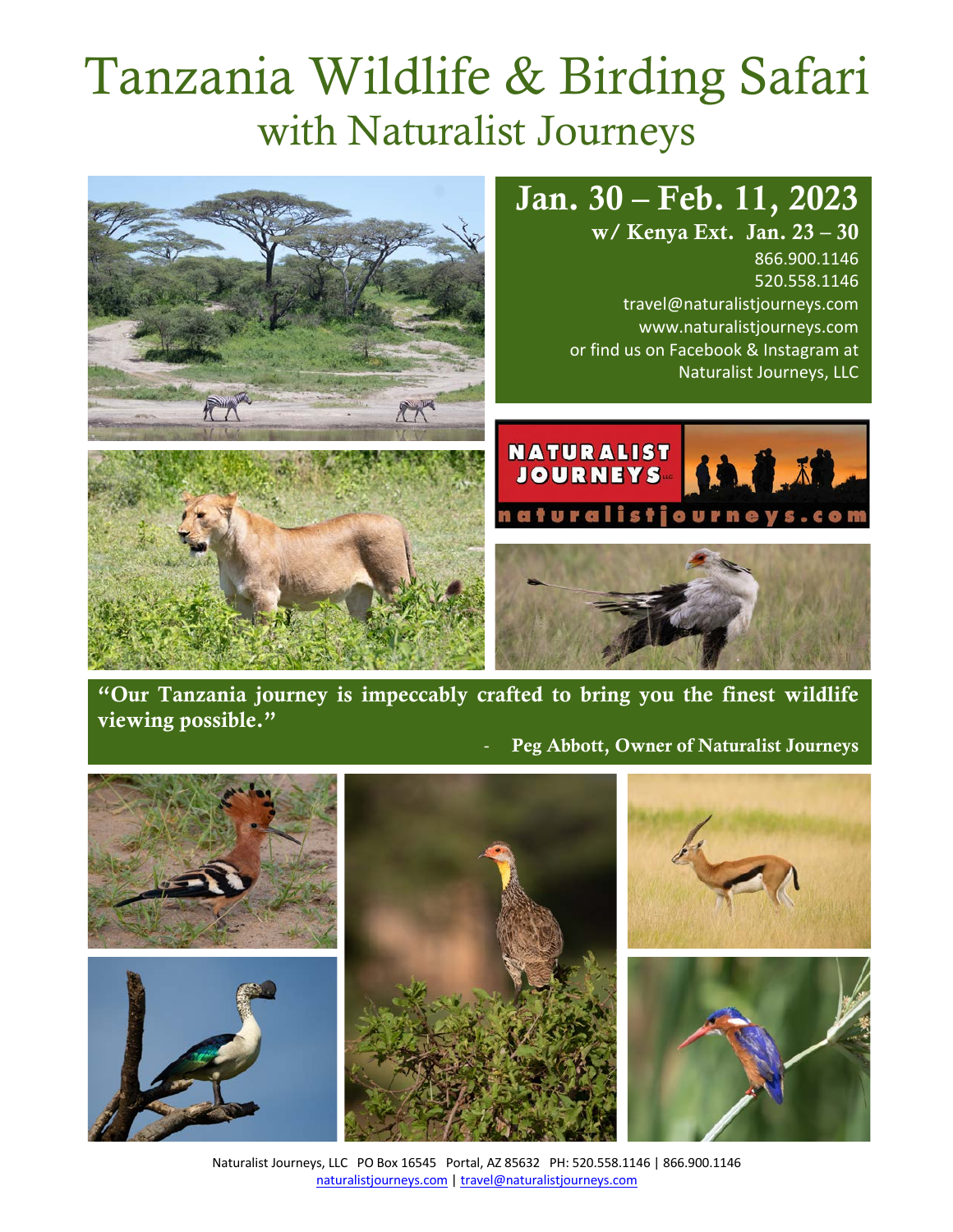Join Naturalist Journeys' owner Peg Abbott, on this Tanzania wildlife safari to see the splendor of East African birds alongside iconic animals like Elephant, Wildebeest, Common Zebra, Buffalo, Impala, Gazelle, Hartebeest, Eland, Lion, Cheetah, Leopard, Spotted Hyena, Vervet Monkey, Baboon, and so many more. Travel at peak time: Wildebeest are calving and the interactions between predator and prey are intense.

We begin in Arusha, followed by time at Lake Manyara National Park, then five nights at comfortable safari camps so close to the action. Explore at Oldupai Gorge and the wildlife heavy Ngorongoro Crater. Finally witness the splendor of Tarangire National Park, perched on a principal migration corridor into the Serengeti; this is what wildlife documentaries are made of.

Throughout our exploration, learn about the Great Rift Valley and the whole area's fascinating geology. Central to our journey is ample time in the Serengeti eco-system. With its endless plains, the Serengeti is the heart and soul of our African wilderness experience.

Our pre-tour Kenya extension is highly recommended to find the most species variety—chosen for habitats that differ from those we visit in Tanzania. We include time in some of country's finest parks: Nairobi, Mount Kenya, Samburu/Buffalo Springs, and Aberdares. Nairobi is a major air hub for the region and you may pass through here to get to Arusha. This extension is a great (and simple!) way to expand your experience.

"Throughout the journey, you are immersed in the splendor of wildlife, both mammals and birds, and our timing is set for the peak of the great Wildebeest migration. Because of this timing, we must confirm our tour early; we

# Tour Highlights

- $\checkmark$  Witness spectacular concentrations of wildlife at seasonally-shrinking watering holes; watch interactions between predator and prey
- $\checkmark$  Discover Lake Manyara National Park, home to tree climbing Lion, enormous tusked Elephant, Bushbuck, Giraffe, Zebra, Buffalo, Leopard, Impala, and more
- $\checkmark$  Spend three nights at Tarangire National Park, with picturesque and ancient Baobabs and many elephants
- $\checkmark$  Search for fascinating birds in the Serengeti, like Hamerkop, Saddle-billed and African Openbill Storks, Lappet-faced Vulture, and Tawny and Martial Eagles
- $\checkmark$  Find big cats and watch their behavior; in the last years we have seen all the big cats, plus in some years, Serval and Caracal
- $\checkmark$  Visit Oldupai Gorge with a local guide, and learn about the sequence of important anthropological finds
- $\checkmark$  Opt for a sunrise hot air balloon ride over the Serengeti — wow!
- $\checkmark$  Absorb the view from the rim of Ngorongoro Crater, then venture into the crater with its teeming wildlife
- $\checkmark$  Witness the rare Black Rhino in Ngorongoro Crater, as well as many bull Elephant
- $\checkmark$  Opt for the Kenya extension—with landscapes from Mt. Kenya to the arid north where a fascinating mix of birds and animals complement those of our main safari: Gerenuk, Grevy's Zebra, Reticulated Giraffe, Gunther's Dik Dik, Beisa Oryx, Somali Ostrich, and more

#### Tour Summary

13-Day / 12-Night Tanzania Safari \$9550, from Arusha Airport is Arusha's Kilimanjaro International (JRO)

visit at PRIME time! East Africa is still the ultimate safari experience, hands down."

— Peg Abbott, Owner of Naturalist Journeys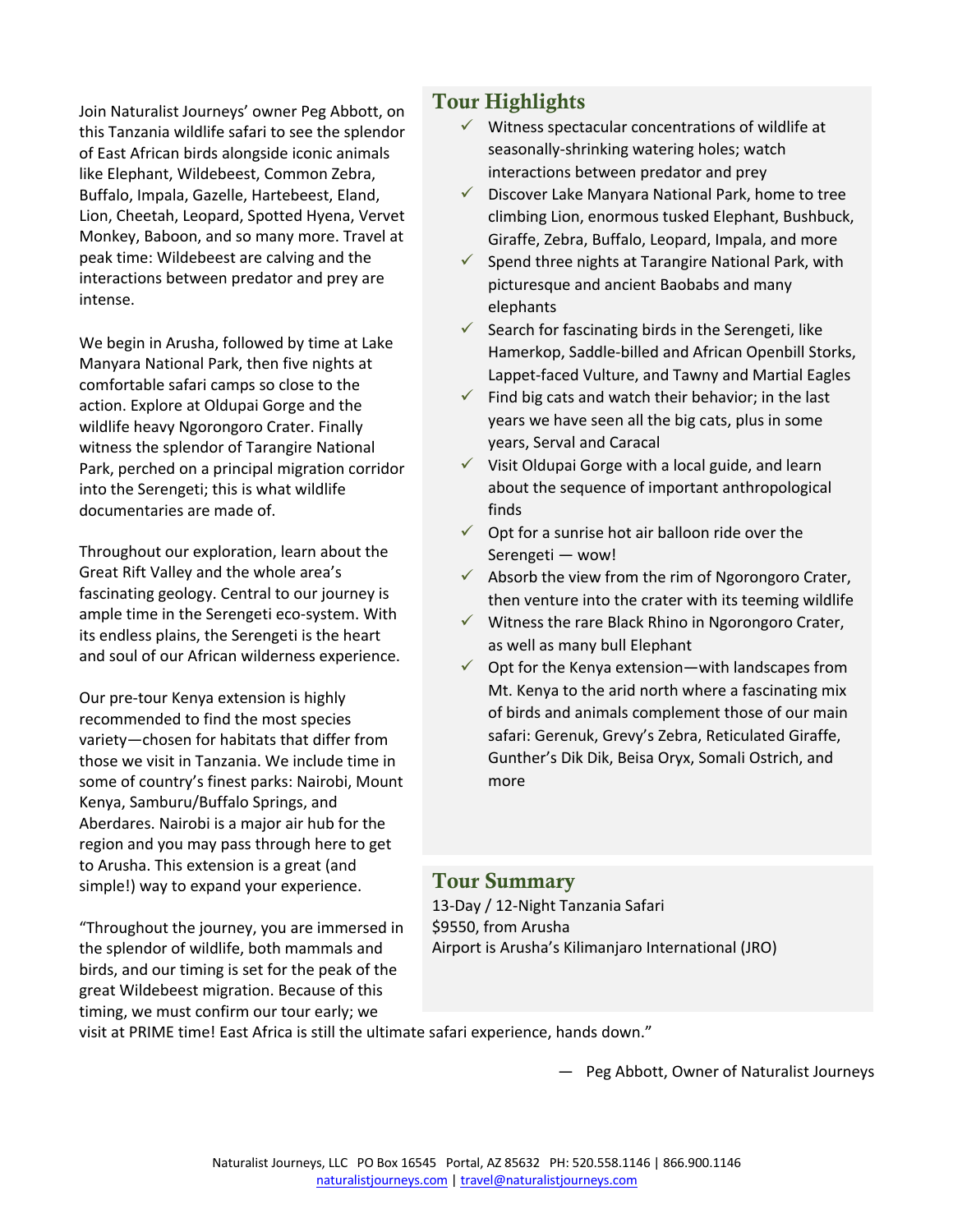**We recommend you come in early, on January 29.** We can help make hotel and activity arrangements (added cost).

## Mon., Jan. 30 Arrival in Arusha | Ngare Sero Mountain Lodge

Welcome to Tanzania! Our tour begins in Arusha, where on arrival you find your first Superb Starling, and say, "why didn't we get that one!". The sounds and smells of Africa, including blooming jacaranda trees await. We have selected a hotel out of the city so you can immediately surround yourself with splendid views, wildlife such as Dik-dik, Vervet Monkey and Mantled Guereza (Black-and-white Colobus Monkey), and bountiful birds, from bee-eaters to barbets, Crowned Hornbill, Hadada Ibis, Brown-hooded Kingfisher, and more.

You may want to come in an additional night to rest up from travels. The lodge has extensive tropical plantings and is small and personal. There is a lovely swimming pool, WiFi, bar, spa and dining facilities, and pathways. Whenever you chose to arrive, this is a restful location to welcome you.

Both early arrivals and those coming in on the tour start date are met and transferred on arrival to the hotel. *Accommodations at the Ngare Sero Mountain Lodge (D)*

#### Tues., Jan. 31 Gibb's Farm | Lake Manyara National Park

This morning, we drive to the nearby Gibb's Farm, located near the local town of Karatu. This is a local multifaceted farm that grows coffee, fruits, flowers, and vegetables and also rears a variety of domestic livestock. We spend the morning here, exploring the grounds and the highland forest trails for birds such as Crested Guineafowl, White-tailed Blue-Flycatcher, Arrow-marked Babbler, Narina Trogon, Brown-headed Apalis, Eastern Mountain-Greenbul, Schalow's Turaco, and White-browed Robin-Chat.

We then spend the afternoon exploring Lake Manyara National Park, one of the region's Great Rift Valley lakes. The park holds an expanse of woodlands and vast plains, as well as the large alkaline soda lake that attracts such a rich variety of waterfowl, perhaps the world's tallest heron, aptly named the Goliath. The acacia trees and shrubs are home to tree climbing Lion, enormous tusked Elephant, Bushbuck, Giraffe, Zebra, Buffalo, Leopard, Impala, and other mammals. We learn more about the area's geology from the Mto Wa Mbu escarpment, from which we overlook the Rift Valley and the Manyara Soda Lake.

One of the great features of Lake Manyara, situated in the Great Rift Valley, is the birding at the lake; both numbers and species are a highlight. Near the visitor center we may find a massive colony of Yellow-billed Stork, active in courtship and nest building. At a marshy area of the lake, we watch Hippo alongside African Jacana, numerous plovers, and handsome storks.

Manyara is a large alkaline lake and can attract large numbers of Lesser Flamingo and other waterbirds. The lake and wetlands teem with species, including Pied Kingfisher, Hamerkop, African Fish Eagle, African Spoonbill, Great White Pelican, Lesser Kestrel, Crested Guineafowl, a variety of hornbills, woodpeckers, and other species.

For those that wish, you can choose a night outing outside the park, with a small local company permitted to enjoy night game viewing to try for a few new species. One year we found African Porcupine, several owls, and two spectacular sleeping hornbills. The next year they had Leopard, and a host of exciting finds. *Accommodations at Lake Manyara Serena Safari Lodge (B,L,D)*

# Wed., Feb. 1 To Ndutu | A Special Region of the Serengeti Ecosystem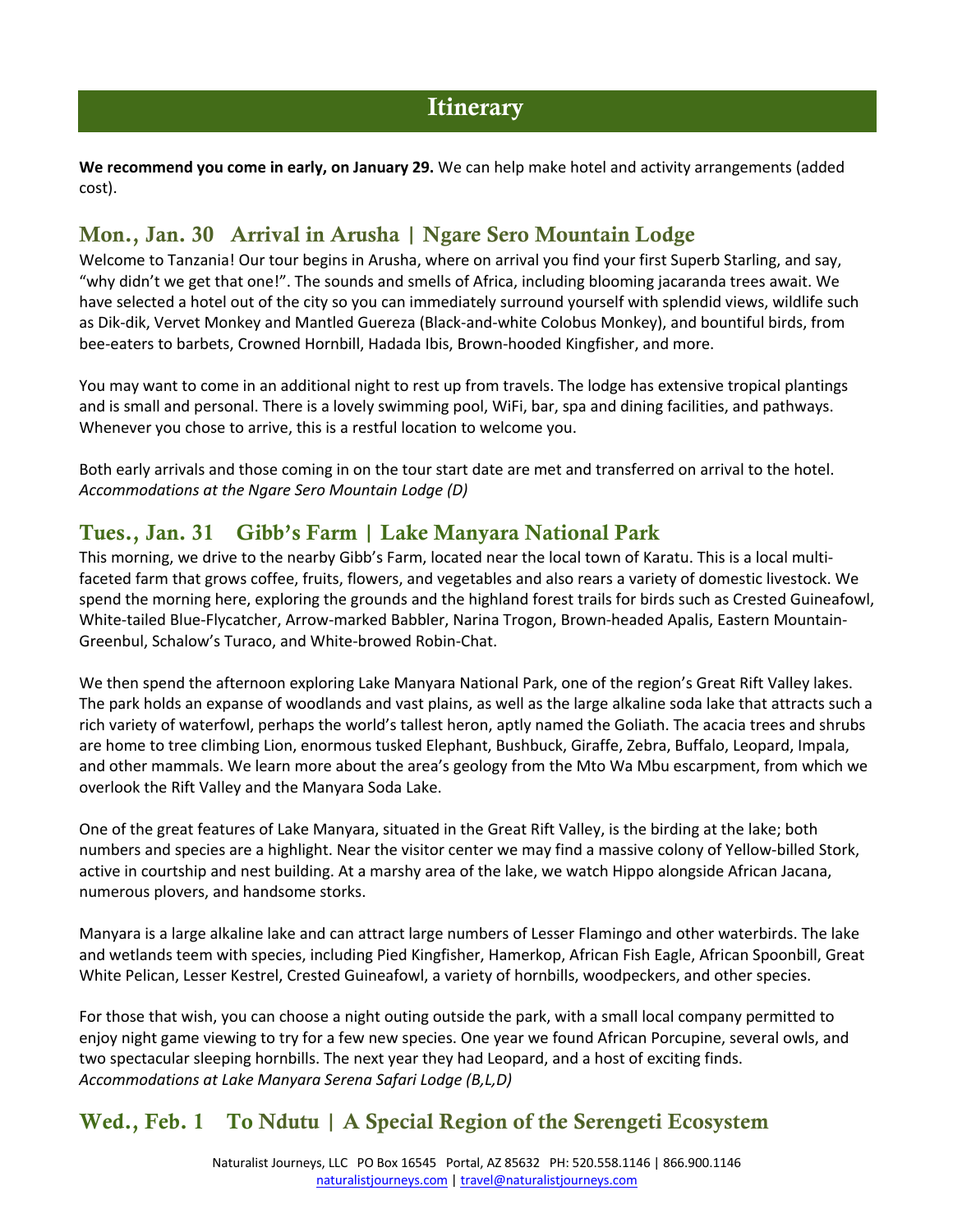This morning we work our way to Ndutu, part of the conservation area adjacent to Serengeti National Park. through an arid area, with fabulous scenery, geology, and impressive bird species, from wheatears to three species of sandgrouse and the elegant Kori Bustard. At the junction with Serengeti National Park, we veer south to the prime calving area for Wildebeest, on the mineral-rich soils of Ndutu, where wildlife watching abounds! *Accommodations at Mbugani Mobile Migration Tented Camp (B,L,D)*

# Thurs., Feb. 2 & Fri., Feb. 3 Ndutu—The Place to Be in February!

The Ndutu area is part of the Serengeti but administered as part of the large and vital Ngorongoro Conservation Area. It is the end of the line for the Wildebeest migration on the Tanzania end (the Mara, in Kenya being the other end, at its peak in August/September) and they roam here in numbers that you just have to see to believe!

As far as your eye can see, Wildebeest are running, feeding, fretting over newborn calves, and keeping an eye out for predators. Vast numbers of prey invite predators and no two days are alike. Leopard, Cheetah, Lion, and other cats are all possible. Both days we enjoy very extensive game and bird viewing drives in the morning and afternoon. We are in the heart of the action—the areas we explore are prime for Wildebeest calving; the circle of life is astounding. We often find a kill made before dawn, and watch as vultures, Jackal, and other scavengers wait their turn for the Lion to be done.

Our camp is wonderful, and you are in the right place—ask any wildlife photographer where they love to go, and Ndutu or nearby Lake Masek are likely high on their list! For birders it's also a wonderland, with Taita Fiscal, Magpie Shrike, Southern Ground Hornbill, Bare-faced Go-Away-Bird, Chestnut-bellied Sandgrouse, African Penduline Tit, Blue-capped Cordon-bleu, Southern Grosbeak Canary, Red-throated Tit, Short-tailed Lark, Silverbird, Black-lored Babbler, Black Bishop, Two-banded Courser, and many, many more. *Accommodations at Mbugani Mobile Migration Tented Camp (B,L,D)*

#### Sat., Feb. 4 & Sun., Feb. 5 Central Serengeti National Park

The Serengeti boasts a unique combination of diverse habitats, enabling it to support species of large herbivores, as well as birds. Its landscape includes open grass plains, savannah with scattered acacia trees in the center, wooded grassland, and black clay plains. Small rivers and swamps are scattered throughout. Kopjes are scenic knolls of granite and gneiss outcroppings, great for birds of prey and mammalian predators that use them for resting, nesting, and dens; they are also great for seeing smaller mammals. Central Serengeti holds ecological richness, and healthy numbers of predators, including Lion, Leopard, Cheetah, and smaller cats as well.

Serengeti National Park is undoubtedly the best-known wildlife sanctuary in the world, unequalled in its natural beauty and scientific value. With great concentrations of Wildebeest, Thomson's Gazelle, Zebra, and many other herbivores, Serengeti forms the greatest view of plains game in Africa and has long been a natural classroom for wildlife biologists, many of whom reside here for years. The visitor center has excellent displays to highlight its iconic wildlife spectacle―the annual Serengeti migration.

Birding is also legendary in the Serengeti, and in between mammal sightings we find dozens of species! Over 500 species have been recorded, with 53 birds of prey and Secretary Bird among them. Some of the memorable species include colorful Saddle-billed Stork, African Openbill Stork, Lappet-faced Vulture, Tawny and Martial Eagles, Kori Bustard, Meyer's Parrot, Black Coucal, Swahili Sparrow, Verreaux's Eagle Owl, Malachite and African Pygmy Kingfishers, Rosy-breasted Longclaw, Chinspot Batis, Fork-tailed Drongo, Beautiful Sunbird, Goldenbreasted Bunting, and so many more!

While in the Serengeti, we can arrange a hot-air balloon ride for you (an additional cost), timed to watch the sun rise as you drift over the plains, filled at this time of year with wildlife—this is pretty wonderful! Our lodgings have an expansive view—including one from your luxury open-air shower!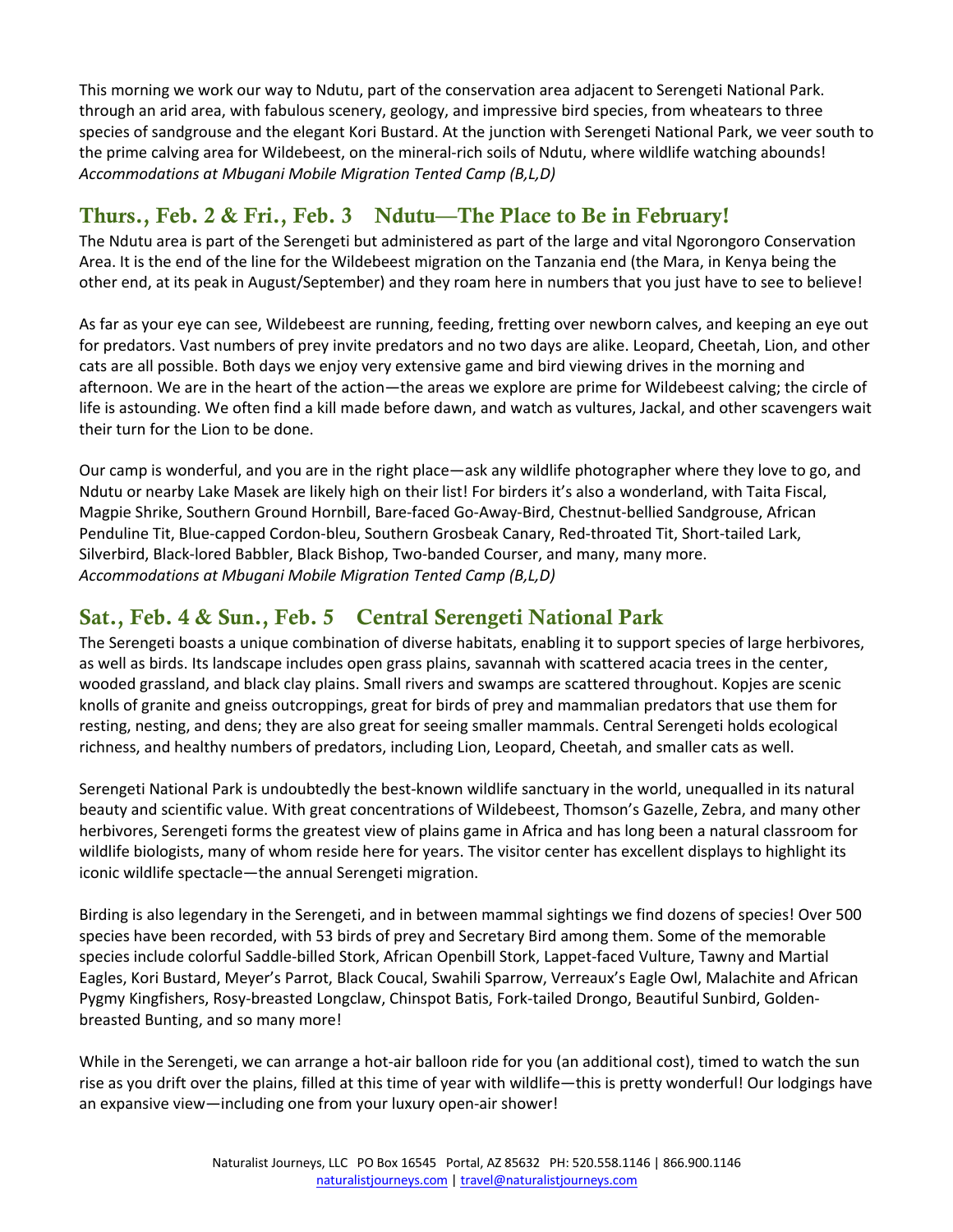Just opened in 2016, Kubu Kubu is a premium permanent tented camp with stunning vistas of the Serengeti Plains. This camp provides a wonderful blend of nature and creature comforts, including a pool. Rooms are spacious with a wooden deck with views and comfortable seating. Fischer's Lovebird and a variety of songbirds that may include Purple Grenadier, Grey-capped Social Weaver, Red-cheeked Cordon-Bleu, and Red-billed Firefinch gather in acacia trees just off your patios; wake up calls compliments of Africa. *Accommodations at Kubu Kubu Camp (B,L,D)*

# Mon., Feb. 6 Oldupai Gorge | Ngorongoro Crater Rim

This morning we enjoy a morning game drive as we work our way to the gate, departing Serengeti. We enjoy a picnic lunch and a visit to the world-famous Oldupai Gorge. The Gorge is famous for the study of human evolution and one of the most significant anthropological sites in the world. A local guide helps us understand the sequence of important finds here. This is an arid area, with fabulous scenery, geology, and colorful bird species, in addition to its renowned history. A recently-expanded museum here has excellent exhibits.

As we reach Ngorongoro Crater, we witness a landscape that is spectacular to view from above and below. Your first view from the rim down into this fabled crater is unforgettable! Either today or tomorrow, those that wish can visit a Maasai Village to learn more about Maasai culture. After settling in, we spend the late afternoon birding and watching for wildlife from the rim, finding such beauties as Golden-winged Sunbird. *Accommodations at Ngorongoro Sopa Lodge (B,L,D)*

# Tues., Feb. 7 Ngorongoro Crater

Early this morning we descend into the crater, taking a picnic lunch. The Ngorongoro Crater and the Ngorongoro Conservation Area are, without a doubt, some of the most beautiful parts of Tanzania, steeped in history and teeming with wildlife. This protected area is located in the Great Rift Valley and is also known as the eighth wonder of the world. The Crater is actually a gigantic fracture in the earth's crust, consisting of volcanoes, mountains, plains, lakes, forests, and archaeological sites.

At 1600 meters (approximately 5200 ft.) above sea level, the bottom of the Crater is extensive, measuring 265 km (102 miles) square. It is dotted with watering holes and offers shelter to almost 30,000 individual animals in an area naturally enclosed by the slopes of the volcano. It is hard to find this density of mixed mammal species anywhere else in the world. The bird life is largely seasonal and is also affected by the ratio of soda and fresh water on the crater floor. Expect species such as Hildebrandt's Francolin, Grey Crowned Crane, Fan-tailed Widowbird, Lyne's Cisticola, Pied Avocet, Yellow-throated Sandgrouse, Black-bellied Bustard, Kori Bustard, Secretarybird, Rosy-breasted Longclaw, Lesser Flamingo, Greater Flamingo, Chestnut-banded Plover, and Rufoustailed Weaver. We observe the behavior of the abundant wildlife: Lion, Zebra, Hippo, Buffalo, Warthog, Dung Beetle, and Eland are just a few. Considerable research has been done at Ngorongoro and we relate this as we drive. The crater's Elephant are, strangely, mainly bulls. There are also a small number of rare Black Rhino.

We stay there in the crater until mid-afternoon, then head back to our lovely hotel on the rim. Those that wish to keep birding can enjoy some of the mountain species, such as Black-fronted Bush-Shrike, Oriole Finch, Schalow's Turaco, African Olive Pigeon, Hunter's Cisticola, Bar-throated Apalis, Red-collared Widowbird, Rameron Pigeon, White-eyed Slaty Flycatcher, and others new for our route, on the hotel grounds. *Accommodations at Ngorongoro Sopa Lodge (B,L,D)*

# Wed., Feb. 8 – Fri., Feb. 10 Tarangire Safari Lodge | Tarangire National Park

The Tarangire Safari Lodge is perched on a principal migration corridor into the Serengeti, about 100 miles from Arusha. Ancient boulders and baobab and fig trees surround us in this stunning landscape. At the park gate, Yellow-collared Lovebird, Red-chested Cuckoo, and Pearl-spotted Owlet may be among the welcoming committee.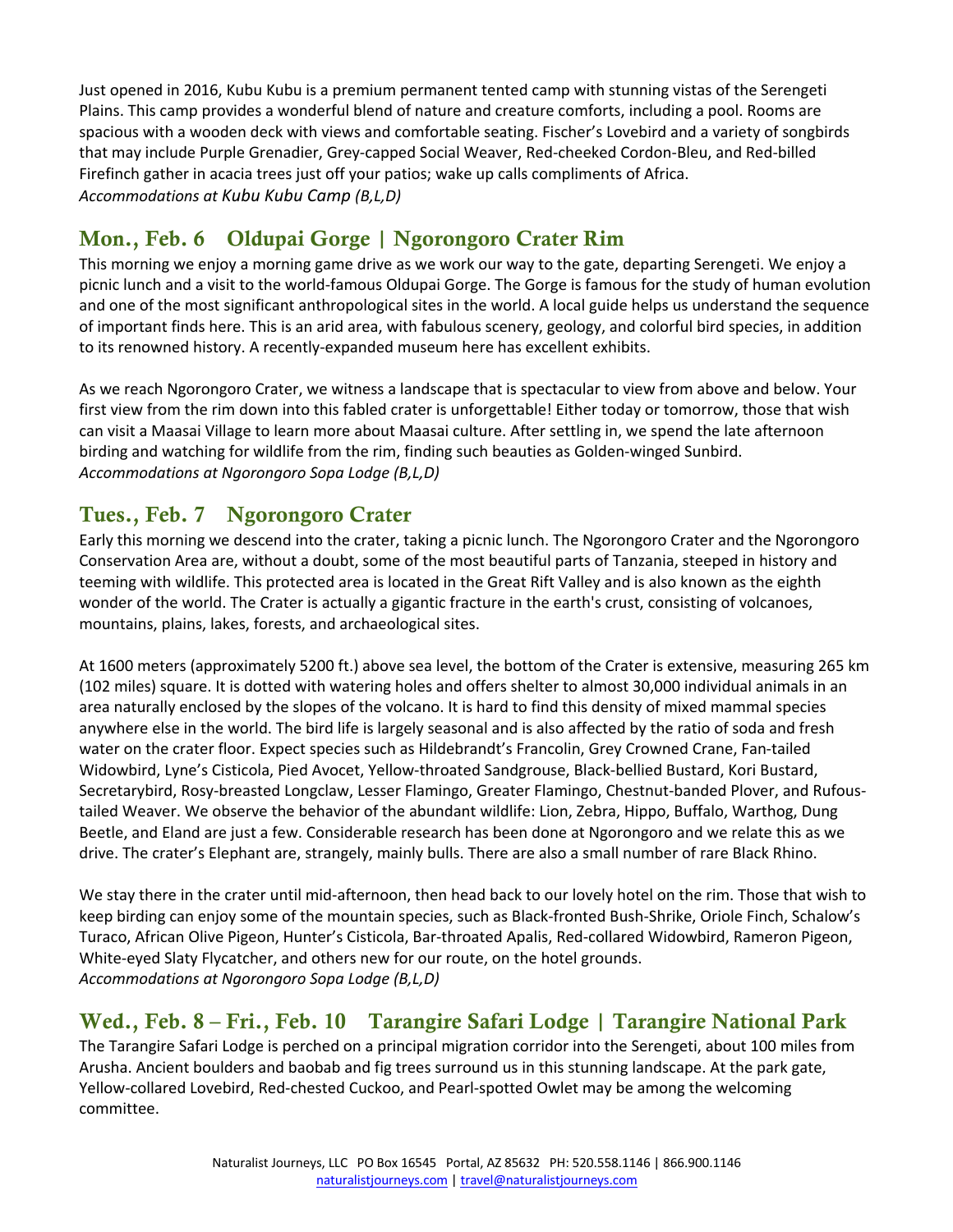Tarangire is home to one of the largest Elephant populations in Tanzania. February is baby time, irresistible! Because of varied habitats, it is a bird lover's paradise, home to 550 bird varieties, the most breeding species in one habitat anywhere in the world. Lush marshes provide home to bishops, queleas, and whydahs. Birds of prey abound and the endemic Ashy Starling becomes an easy find.

In Tarangire we expect to see many Elephant and other wildlife like Wildebeest, Common Zebra, Buffalo, several mongoose species, Impala, Gazelle, Hartebeest, Eland, Lion, Cheetah, Leopard, Spotted Hyena, Vervet Monkey, Baboon, and many more. No two days are alike on safari, but every day holds tremendous wildlife viewing, often at close range in this lush and fanciful landscape.

The bird life in Tarangire includes many species associated with the trees, including woodpeckers, barbets, sandgrouse, and numerous songbirds. Red-and-yellow Barbet is common as are Tanzanian Red-billed Hornbill. The view from the patio of our lodge is one of the grandest in the region and the perfect spot for a sunset cocktail with time to recount the day's highlights as elegant-necked Giraffe walk by. An optional night drive here with a local guide reveals some impressive night birds including nightjars, owls, and possible coursers. *Accommodations both nights at Tarangire Safari Lodge (B,L,D)*

# Sat., Feb. 11 Return to Arusha | Departures

We enjoy some final morning birding around the lodge before departing for Arusha. We dine together one last time with a fine lunch in Arusha before we drop off at the Kilimanjaro Airport for afternoon departures. *(B,L)*

# Kenya Extension

Our Kenya extension is highly recommended to find the most species variety, chosen for habitats that differ from those we visit in Tanzania. We include time in some of country's finest parks: Nairobi, Mount Kenya, Samburu/Buffalo Springs and Abedares, making a loop north from Nairobi.

**We recommend you come in early, on January 22.** We can help make hotel and activity arrangements (added cost).

# Mon., Jan. 23 Arrival in Nairobi | Ole Sereni Airport Hotel

Welcome to Africa! On arrival, you are greeted by Superb Starling and your tour leaders. We make our way to our comfortable hotel to relax after a long day of travelling. The patio looks over Nairobi National Park, and you can dine outside to ease the jet-lag, watching a rainbow of birds at the water feature. As everyone is on their own time table today (some napping, some wide-awake) meals are at leisure in the restaurant or bar area. *Accommodations at Ole Sereni Hotel, Nairobi Airport*

# Tues., Jan. 24 Nairobi National Park

Today we explore Nairobi National Park, Kenya's oldest. Located just seven kilometers from the edge of the Nairobi city center (Kenya's capital), this is Kenya's premier birding location with over 500 species recorded in the park. It has a wonderful variety of habitats, from Whistling-Thorn Acacia scrub to gallery forest along streams to ponds and open savanna. We should find species like the impressive Secretarybird, Kori Bustard, Hartlaub's Bustard, and Saddle-billed Stork. We drive a series of park roads, searching out Spotted Thick-knee, Pangani Longclaw (a Meadowlark look-alike), Yellow-throated Sandgrouse, African Quail-finch, Zebra Waxbill, Harlequin Quail, and Violet Wood-hoopoe … to name a few! By our picnic area, we may find African Yellow White-eye, Common Nightingale, Ruppell's Robin-chat, Northern Pied Babbler, Red-throated Tit, Speke's Weaver, and more.

In well-watered areas we look for African Water Rail, Black-winged Plover, Little Grebe, Jackson's Widowbird, and Hamerkop. In open areas, it's reassuring to have a local expert to help us sort out pipits and larks: Nairobi Pipit,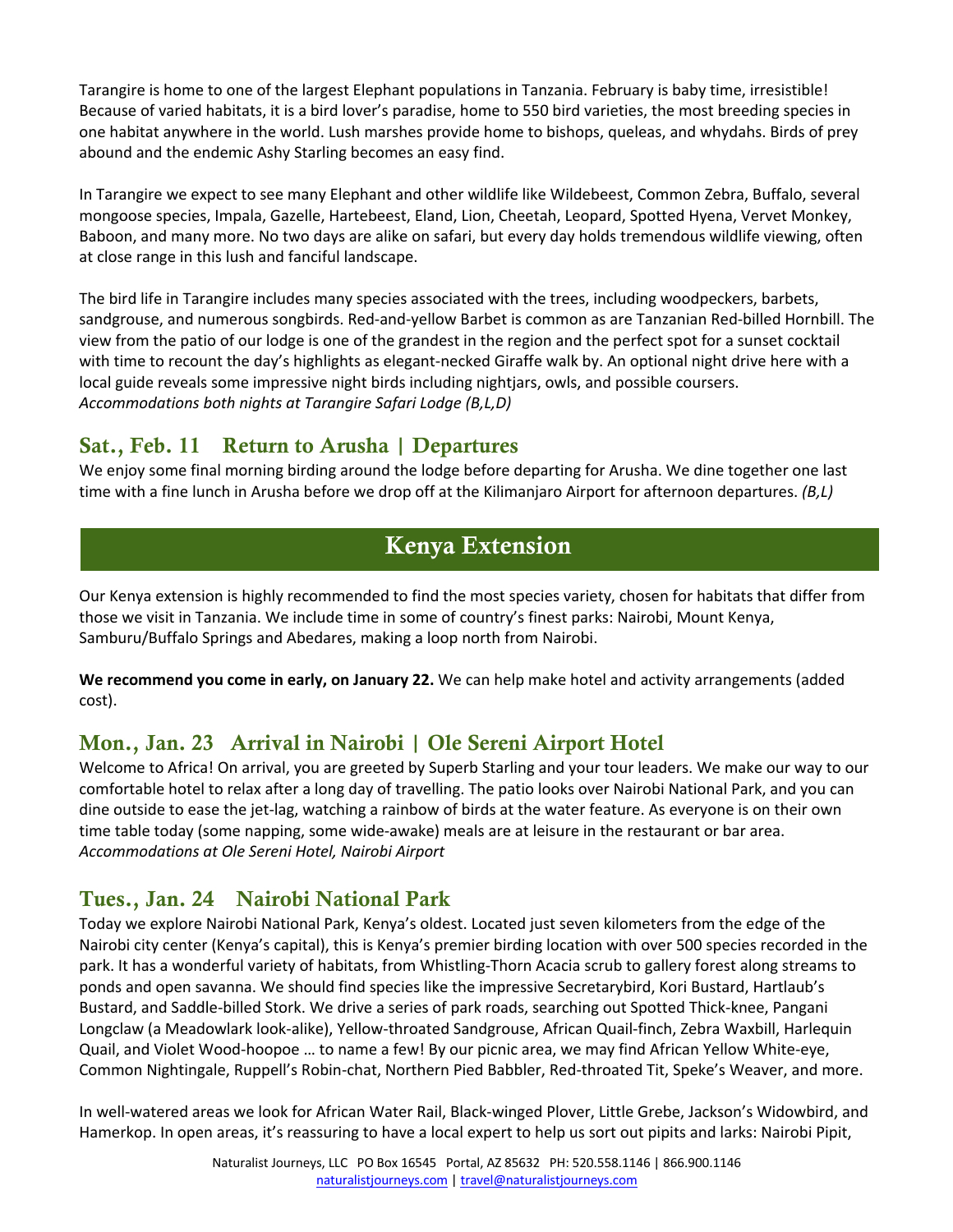Grassland Pipit, White-tailed Lark, Rufous-naped Lark, Somali (Athi) Short-toed Lark, and those cryptic cisticolas today perhaps Siffling, Croaking, Desert, and more! And watch the sky—avian predators and scavengers here may include Lappet-faced Vulture, Martial Eagle, African Crowned Eagle, Auger Buzzard, and Wahlberg's Eagle.

In addition to the many incredible animals we see during the visit, Nairobi National Park also hosts four of the "African Big Five": Lion, Black Rhino, Leopard, and Cape Buffalo. *Accommodations at Ole Sereni Hotel*, *Nairobi Airport (B,L,D)*

# Wed., Jan. 25 Mt. Kenya

After a hearty breakfast, we head to Mt. Kenya, located just north of Nairobi. We make a few birding stops near water crossings. On arrival, we enjoy stunning mammals and birds from the lodge's balcony viewing point. Alpine Swift, Purple-throated Cuckoo-Shrike, Grey Cuckoo-Shrike, Mountain Yellow-Warbler, Silvery-cheeked Hornbill, Crowned Hornbill, Red-fronted Parrot, Hartlaub's Turaco, Montane (Kikuyu) White-eye, Dusky Turtle Dove, and Eastern Bronze-naped Pigeon. This is a great perch to watch for local raptors like African Cuckoo-Hawk, Mountain Buzzard, and Crowned Eagle.

Near the waterhole our lodge is so famous for, we find Mountain Wagtail, Cape Wagtail, pairs of noisy Hunter's Cisticola, African Black Duck, Spectacled Weaver, and at night Verreaux's Eagle Owl.

Later, we bird in the nearby lush montane forest on a guided walk from the lodge, looking for the many mountain specialties species such as the Slender-billed Greenbul, Cinnamon Bracken Warbler, White-browed Crombec, Grey-headed Negrofinch, Brown-backed Scrub-Robin, Abyssinian Ground Thrush, Black-fronted Bushshrike, Olive Ibis, Barred Long-tailed Cuckoo, Slender-billed Starling, Abbott's Starling, Sharpe's Starling, Kenrick's Starling, Waller's Starling, Fine-banded Woodpecker, White-headed Wood-Hoopoe, Bar-tailed Trogon, Yellow-crowned Canary, African Green Pigeon, Lemon Dove, and African Olive Pigeon—wow!

Mammals we are likely to see include Mt. Kenya Guereza (Black-and-white Colobus Monkey), Mt. Kenya Kolb's (Sykes) Monkey, and Bushbuck, Suni (a tiny antelope), and Cape Buffalo. At night, we just might witness Giant Forest Hog, White-tailed Mongoose, Spotted Hyena, Elephant, and possibly even cats as they visit our lodge's local waterhole.

*Accommodations at Serena Mountain Lodge (B,L,D)*

#### Thurs., Jan. 26 Mt. Kenya to Samburu & Buffalo Springs | Hinde's Babbler Site

The local parking lot is great for some early morning final birding in forest surrounding Mt. Kenya. Scaly Francolin are secretive but present. Large trees attract Black-throated, Black-collared, and Chestnut-throated Apalis, Rueppell's Robin-Chat, and Black-headed Waxbill. Flowering trees draw in Tacazze Sunbird, Malachite Sunbird, Golden-winged Sunbird, and Eastern Double-collared Sunbird.

Soon, we head further north to one of Kenya's premier ecological regions at Samburu and Buffalo Springs Reserves. En route, we take a short detour to a site where the rare Kenyan endemic, the Hinde's Babbler, often appears and with searching here we may find an array of other birds, such as Purple Grenadier, Red-chested Cuckoo, Yellow-rumped Tinkerbird, Red-faced Cisticola, Red-cheeked Cordon-bleu, and Rufous Chatterer.

Afterwards we continue north, passing through the city of Isiolo, to Samburu Reserve and our lodgings, a fabulous wildland area home to Leopard, Beisa Oryx, Gerenuk, Grevy's Zebra, Cheetah, Reticulated Giraffe, Lion, and Elephant. The geography of this arid landscape is dramatic, with mountains and inselbergs dotting the landscape carved by sand rivers lined with palms.

*Accommodations at Samburu Lodge (B,L,D)*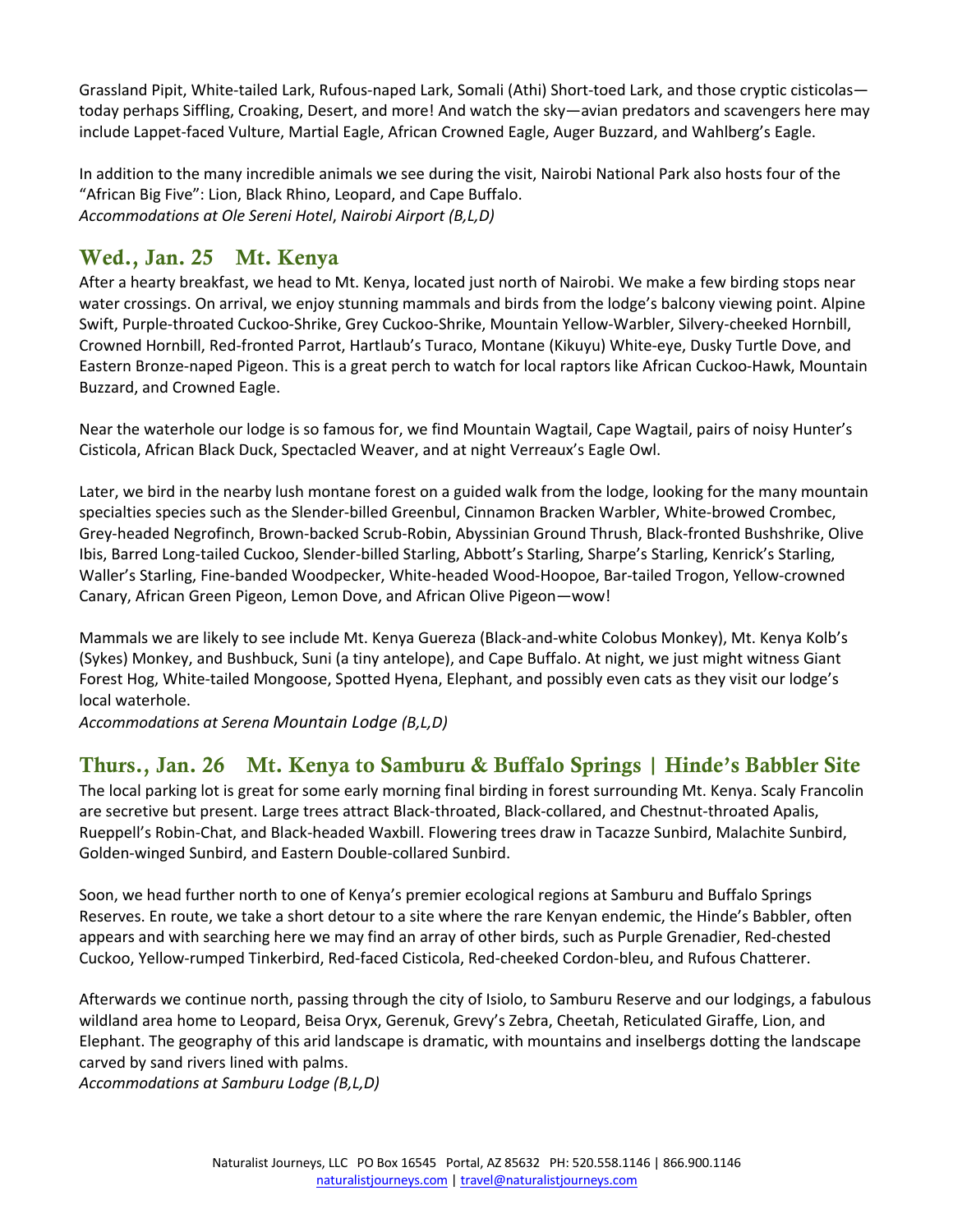# Fri., Jan. 27 Buffalo Springs & Samburu National Reserves

There is still much to see as we continue our safari in these two adjacent, incredible reserves, seeking species we haven't yet seen. Birds here include Somali Ostrich, Golden Pipit, Golden-breasted Starling, Abyssinian Scimitarbill, Rosy-patched Bushshrike, Pringle's Puffback, Northern Puffback, Northern White-crowned Shrike, White-headed Mousebird, Fire-fronted Bishop, Somali Bee-eater, African Orange-bellied Parrot, Yellow-vented Eremomela, Northern Crombec, Northern Grey Tit, Black-capped Social Weaver, Northern Brownbul, African Bareeyed Thrush, Somali Sparrow, Donaldson-Smith's Nightjar, Dusky Nightjar, and Rufous Chatterer. Raptors include Egyptian Vulture, possible Palm-Nut Vulture, Bateleur, and both Martial and Tawny Eagles.

Trees flowering draw in Hunter's Sunbird, Black-bellied Sunbird, and Shining Sunbird. In their shade we may find Somali Courser, Stone Partridge, Black-faced or perhaps Chestnut-bellied Sandgrouse, Buff-crested Bustard, Vulturine Guineafowl, or one of three species of hornbill: Red-billed, Eastern Yellow-billed, or Von der Decken's. The reserves line two sides of a river, and we spend time in both. Along the water we may find groups of Elephant watering, huge troops of Baboons, and a variety of antelopes and other species.

At night, enjoy star-filled skies and time around the campfire. *Accommodations at Samburu Lodge (B,L,D)*

# Sat., Jan. 28 Aberdare National Park

We enjoy an early morning safari in Samburu, working along the riverbed with its palms and acacias and host of birds and mammals, before returning to pack up, and enjoy brunch. With luck a herd of Elephant is in view as we dine. We then start on our way south to our final birding spot, back in the mountains at Aberdare National Park.

Aberdare National Park runs the expanse of a majestic mountain range on the eastern edge of the Rift Valley. The park has a great stretch of alpine moorland vegetation, mainly above 3,000m. This incredible landscape has led to the park's nickname, "The Majestic Moorland." There is a thick tropical forest with deep ravines, dissecting riverine gorges, and in certain areas, impressive river-formed waterfalls. Home to some of Kenya's greatest endemic birds, this area promises rewarding views.

A host of other animals occupy this stunning expanse, and good views of Elephants, Cape Buffalo, Common Bushbuck, and Giant Forest Hog can be expected. Here we learn in depth about highland forests and montane ecology.

Expected birds include Aberdare Cisticola, Hunter's Cisticola, Montane Nightjar, Mountain Buzzard, Rufousbreasted Sparrowhawk, Common (African) Stonechat, Mountain Yellow Warbler, Cinnamon Bracken Warbler, Chestnut-throated Apalis, Brown Woodland Warbler, Malachite Sunbird, Golden-winged Sunbird, Moorland Chat, Black-fronted Bushshrike, Yellow-crowned Canary, Yellow-bellied Waxbill, Jackson's Francolin, and Olive Ibis. *Accommodations at Ark Lodge (B,L,D)*

# Sun., Jan. 29 Kinangop Grasslands | Nairobi

This morning we enjoy our final birding in the magnificent Aberdares National Park before heading to Kinangop grasslands. Here, we search for another critically endangered Kenyan endemic—the Sharpe's Longclaw. We spend our time searching for this impressive species amongst an array of other potential sightings. Local wetlands are also visited for the highland water birds.

Here we expect to see Red-throated Wryneck, Common Quail, Levaillant's Cisticola, Wing-snapping Cisticola, Long-tailed Widowbird, Jackson's Widowbird, Angola Swallow, Montane Nightjar, Martial Eagle, Mountain Buzzard, Rufous-breasted Sparrowhawk, Red-throated Pipit, Black-tailed Godwit, African Snipe, Lesser Jacana, and African Stonechat.